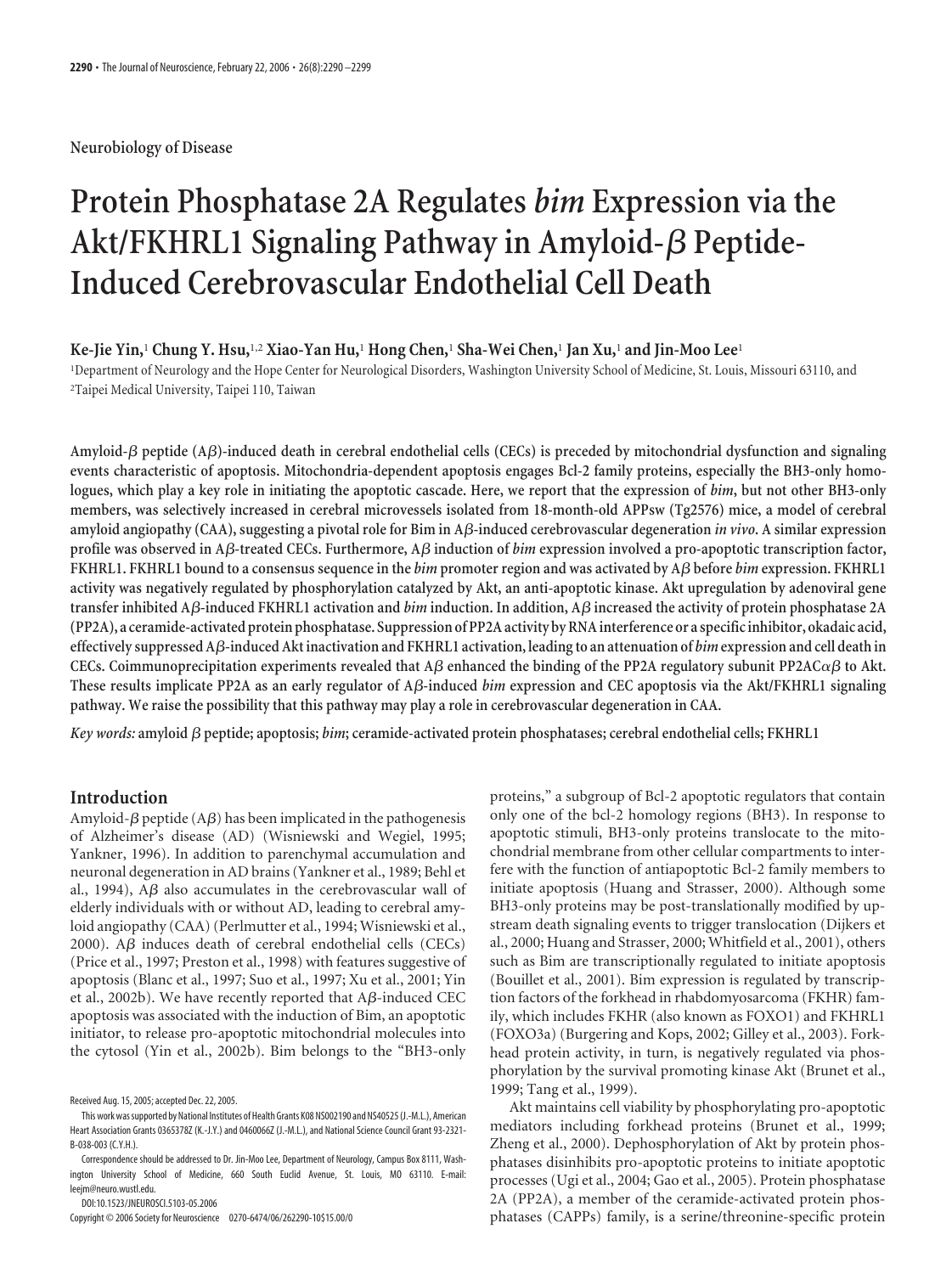phosphatase that regulates the activities of several major protein kinase families, including Akt to drive apoptotic processes (Millward et al., 1999; Silverstein et al., 2002).

We have shown previously that  $A\beta$  cytotoxicity is mediated by ceramide (Xu et al., 1998; Lee et al., 2004; Yang et al., 2004), a pro-apoptotic lipid mediator (Obeid et al., 1993; Brugg et al., 1996; Mangoura and Dawson, 1998). This  $A\beta$ -ceramide death pathway involves the activation of neutral sphingomyelinase (nSMase) (Lee et al., 2004; Yang et al., 2004), a ceramidesynthesizing enzyme. We also demonstrated that  $A\beta$ -induced CEC death is associated with the rapid induction of Bim and the activation of subsequent apoptotic pathways (Yin et al., 2002b). The link between these two cell death pathways remains to be established. In the present study, we report that activation of PP2A is the intermediate step between the  $A\beta$ -ceramide cascade and the subsequent inactivation of Akt, activation of FKHRL1, and upregulation of *bim*.

## **Materials and Methods**

*Mouse CEC primary cultures.* Mouse CECs were prepared as described previously (Xu et al., 1992). Briefly, mouse CECs migrating from isolated microvessel preparations were pooled to form a proliferating cell culture that was maintained in DMEM, with high glucose and L-glutamine supplemented with 10% FBS, 0.5 mg/ml heparin, and 75  $\mu$ g/ml endothelial cell growth supplements. Mouse CECs (between passages 4 and 15) uniformly positive for factor VIII, vimentin, and characteristic bradykinin receptors (>95% endothelial cell purity) were grown to 85–95% confluence before use (Xu et al., 1992).

*Treatment with A* $\beta$  *and other chemicals.*  $A\beta_{1-40}$  is the major component of amyloid deposits in cerebrovascular vessels in CAA. However, in most experimental systems, the biological effects of fragment  $A\beta_{25-35}$  are comparable (Loo et al., 1993; Behl et al., 1994). We have shown previously that  $A\beta_{25-35}$  has approximately the same potency as  $A\beta_{1-40}$  in inducing cell death in CECs (Xu et al., 2001; Yin et al., 2002b). Based on these data, we used  $A\beta_{25-35}$  in most experiments in this study and confirmed key findings with  $A\beta_{1-40}$ . Several protocols for  $A\beta$  aggregation were used in the present studies. For  $A\beta_{25-35}$  (Sigma, St. Louis, MO), a 1 mM peptide stock solution was prepared in sterile double-distilled  $H_2O$ and maintained for 3 d atroom temperature to allow polymerization. For  $A\beta_{1-40}$  (Global Peptides, Fort Collins, CO), the peptide was first dissolved in dimethyl sulfoxide to a concentration of 5 mm and then diluted into PBS to a final concentration of 500  $\mu$ M. The diluted peptide solution was allowed to aggregate at 37°C for 5 d in a 5%  $CO_2$ -supplemented atmosphere. CECs were treated with 25  $\mu$ M A $\beta_{25-35}$ , 25  $\mu$ M A $\beta_{1-40}$ , or 25  $\mu$ M C<sub>2</sub> ceramide (Biomol, Plymouth Meeting, PA) in serum-free growth medium for various time intervals. In some experiments, CECs were treated with okadaic acid (OA), a selective PP2A inhibitor, or 1,2 dioleoyl-sn-glycero-3-phosphate (PA), a selective PP1 inhibitor (Upstate Biotechnology, Lake Placid, NY) 1 h before  $A\beta$  exposure. For nSMase inhibitor studies, CECs were treated with  $1 \mu M$  3-O-methylsphingomyelin (3-OMe-SM), a specific nSMase inhibitor, for 2 h before 25  $\mu$ M A $\beta_{25-35}$  exposure for 4 h.

*APPsw transgenic mice and cerebral microvessel isolation.* APPsw mice overexpress human APP695 with the familial Swedish AD mutations at positions 670/671 under control of the prion promoter and were a generous gift from Dr. K. Hsiao-Ashe (Minneapolis, MN). The production, genotyping, and background strain (B6/SJL) of APPsw (Tg2576) mice used in this study have been described previously (Hsiao et al., 1996). Cerebral microvessel isolation used previously described methods with modifications (Pardridge et al., 1985; Zlokovic et al., 1993). Briefly, mice were killed by decapitation under anesthesia. The brains were immediately removed from the skull and immersed in ice-cold buffer A (in mM: 103 NaCl, 4.7 KC1, 2.5 CaC1<sub>2</sub>, 1.2 KH<sub>2</sub>PO<sub>4</sub>, 1.2 MgSO<sub>4</sub>, and 15 HEPES, pH 7.4). The brain was homogenized in a fivefold volume excess of buffer B (103 mm NaCl, 4.7 mm KC1, 2.5 mm CaC1<sub>2</sub>, 1.2 mm KH<sub>2</sub>PO<sub>4</sub>, 1.2 mm  $MgSO<sub>4</sub>$ , 15 mm HEPES, 25 mm HCO<sub>3</sub>, 10 mm glucose, 1 mm sodium pyruvate, and 1 g/100 ml dextran, pH 7.4) with a Teflon homogenizer.

The homogenate was suspended in an equal volume of 25% BSA and centrifuged at 5800  $\times$  *g* at 4°C for 30 min. The pellet was resuspended in 10 ml of buffer B and passed over an 85  $\mu$ m nylon mesh (Tetko, Depu, NY). This filtrate was then passed over a  $3 \times 4$  cm glass bead column (0.45 mm glass beads) with a 44  $\mu$ m nylon mesh at the bottom and washed with 400 ml of buffer B. Microvessels adhere to the glass beads, whereas contaminants pass unimpeded. Microvessels were recovered by repeated gentle agitation of the glass beads in buffer B. The supernatant containing microvessels was decanted and spun at 500  $\times$  g for 5 min, and the final pellet was stored at  $-80^{\circ}$ C until RNA extraction.

*Real-time PCR and reverse transcription-PCR.* Real-time PCR was used to measure mRNA expression of BH3-only proteins. Total RNA from the mouse brain microvessel fraction or cultured mouse CECs were isolated with the RNeasy Mini kit (Qiagen, Valencia, CA). Equal amounts of total RNA (600 ng) were reverse transcribed with 1  $\mu$ mol/L oligo (dT) and 0.5 mmol/L dNTPs (Qiagen), 10 U of Rnasin (Promega, Madison, WI), and 4 U of reverse transcriptase (Qiagen) for 1 h at 37°C. Ten nanograms of cDNA were subjected to PCR using the ABI Prism 7000 Sequence Detection System and SYBR Green PCR Master Mix (both from Applied Biosystems, Foster City, CA). The primers of the BH3-only genes were designed using Primer Express software (Applied Biosystems) as follows: bim (forward, 5'-CGGATCGGAGACGAGTTCA-3'; reverse, 5'-TTCAGCCTCGCGGTAATCA-3'); *bid* (forward, 5'- GAAGAC-GAGCTGCAGACAGATG-3'; reverse, 5' - TGGCTCTATTCTTCCTTG-GTTGA-3'); *bad* (forward, 5'- GCAGGCACTGCAACACAGAT-3'; reverse, 5- CTCCTTTGCCCAAGTTTCGAT-3); *bmf* (forward, 5- TACGCAACAACACCAGCAGAA-3; reverse, 5- CGAGGTTTT-GAAGGAAGAGGAA-3');  $dp5$  (forward, 5'-TGGAGGAAGCTGGTTC-CTGTT-3'; reverse, 5'- CAGCTCTTTACAATTCTGCTTCCTT-3'); cy*clophilin* (forward, 5-CGCTTCCCAGATGAGAACTTCA-3; reverse, 5- ACTGTGGTTATGAAGAACTGTGA-3). A standard amplification program was used (1 cycle of 50°C for 2 min, 1 cycle of 95°C for 10 min, 45 cycles of 95°C for 15 s, and 60°C for 1 min). All quantifications were normalized to cyclophilin to account for variability in the initial concentration and quality of total RNA and in the conversion efficiency of the reverse transcription (RT) reaction. The expression of *bim* mRNA was also detected by conventional RT-PCR (Yin et al., 2002a). cDNA was amplified in 0.2 mmol/L dNTPs, 1  $\mu$ mol/L of each primer, 1.5 mmol/L MgCl<sub>2</sub>, and 2.5 U of *Taq* polymerase (Roche, Indianapolis, IN). PCR was performed for 26 cycles alternating between 95°C for 20 s, 53°C for 30 s, followed by extension at 72°C for 1 min. Primers were designed based on the mouse *bim* sequences (forward, 5'-ctgagtgtgacagagaaggtg-3'; reverse, 5-gtggtcttcagcctcgcggt-3). The amplified products were analyzed on a 1% agarose gel. The relative mRNA level of *bim* was normalized to endogenous cyclophilin mRNA for each sample. The RT-PCR was conducted within the linear ranges of PCR cycles and RNA input. The PCR experiments were repeated at least three times.

*Protein phosphatase activity assay.* An immunoprecipitation phosphatase assay kit (Upstate Biotechnology) was used to measure phosphate release as an index of phosphatase activity. Total cellular proteins from  $A\beta$ -treated mouse CECs or cerebral microvessels in APPsw transgenic mice were extracted in radioimmunoprecipitation assay buffer. Protein concentrations were determined using a Bio-Rad (Hercules, CA) bicinchoninic acid assay. Assays were run in 96-well plates according to the manufacturer's instructions. Briefly,  $50-100 \mu$ g of cellular proteins was immunoprecipitated with a mouse anti-PP2A catalytic subunit antibody (2  $\mu$ g/ml; Upstate Biotechnology) or a mouse anti-PP1 antibody (2  $\mu$ g/ ml; Santa Cruz Biotechnology, Santa Cruz, CA) and incubated with 4.5  $\mu$ l of the substrate, phosphoprotein (amino acid sequence: KRpTIRR) at a concentration of 175  $\mu$ M, and protein phosphatase assay buffer (20 mM 4-morpholinepropanesulfonic acid, pH 7.5, 60 mm 2-mercaptoethanol, 0.1 M NaCl, and 0.1 mg/ml serum albumin) in a final volume of 25  $\mu$ l. Reactions were started with the addition of the phosphoprotein substrate and conducted for 10 min at room temperature. Reactions were terminated by the addition of 100  $\mu$ l of malachite green solution, and color was developed for 15 min before reading the plate at 650 nm.

*Electrophoretic mobility shift assay.* Electrophoretic mobility shift assay (EMSA) to assess DNA binding activity has been described in detail previously (Yin et al., 2002a,b). The following FKHRL1 consensus oligo-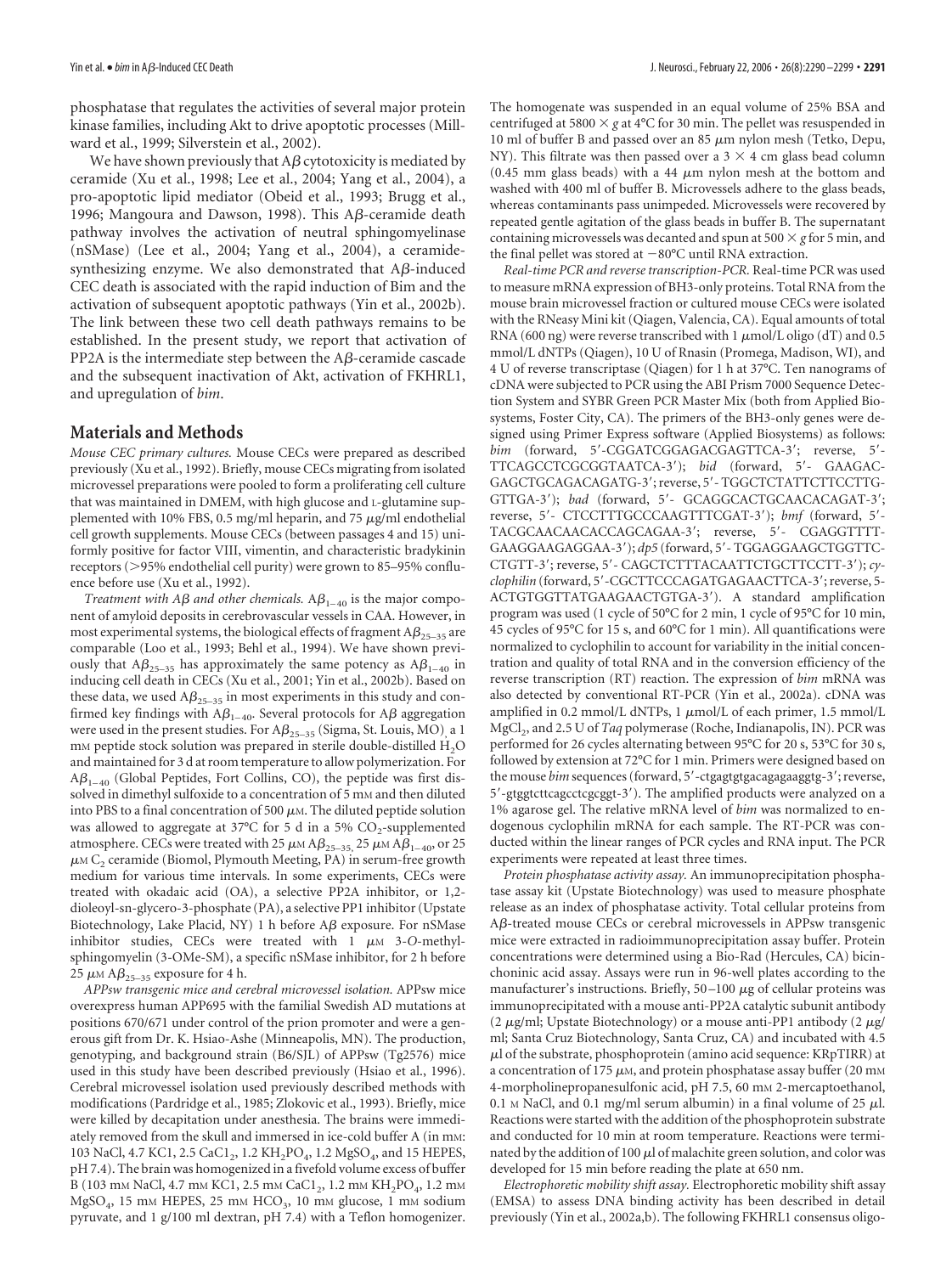

**Figure 1.** *bim* expression was selectively increased in amyloid-laden vessels in vivo and in Aßtreated CECs *in vitro*. *A*, Total RNA from the cerebral microvessel fraction of 18-month-old APPsw transgenic or age-matched wild-type (WT) mice was analyzed by quantitative real-time PCR to assess expression of BH3-only genes. Only the mRNA level of *bim* was increased in amyloid-laden vessels of APPsw transgenic mice compared with the wild-type controls ( $n=3$  per group). Data are expressed as mean  $\pm$  SD.  $*p$  < 0.05, significant difference from wild type. **B**, CECs treated with 25  $\mu$ MA $\beta$ <sub>25–35</sub> at 0 or 4 h were isolated for extraction of total RNA for quantitative real-time PCR. A $\beta$  exposure for 4 h significantly increased the mRNA level of*bim* but not other BH3-only genes. Data are expressed as mean  $\pm$  SD  $*\!p$  < 0.05, significant difference from 0 h. **C**, Expression of the BH3-only genes in CECs treated with 25  $\mu$ M A $\beta_{25-35}$  for the indicated times were analyzed by RT-PCR. A $\beta$  increased the expression ofthree isoforms of*bim*(*bimEL*,*bimL*,*bimS*) as early as 1h after exposure.Upregulation of these three isoforms was sustained for 8 h before declining to basal levels. Levels of *cyclophilin* mRNA were used as an internal control. The data shown are representative of three separate experiments with similar results. *D*, Quantitative analysis of three PCR images (normalized to cyclophilin) using the NIH Image Analysis System graphically illustrates a time-dependent increase in the three isoforms of *bim* after A $\beta$  treatment. Data (relative optical density) are expressed as mean  $\pm$  SD.  $*p$  < 0.05 versus the 0 h group.

nucleotides were used, 5-AATAGATCTTAAATAAATAGATCTTTA-3 and 5'- TAAAGATCTATTTATTTAAGATCTATT-3' (Brunet et al., 1999), and labeled with  $\gamma$ -<sup>32</sup>P-ATP. The binding reaction was performed in a final volume of 20  $\mu$ l of binding buffer containing 0.0175 pmol of labeled probe ( $>$ 10,000 cpm), 20  $\mu$ g of nuclear proteins, and 1  $\mu$ g of poly dIdC. After incubation for 20 min at room temperature, the mixture was subjected to electrophoresis on a nondenaturing 6% polyacrylamide gel at 180 V for 2 h under low ionic strength conditions. The gel was dried and subjected to autoradiography. For supershift assays, samples were incubated with anti-FKHRL1 (1:100; Upstate Biotechnology) or anti-Bad (1:100; Cell Signaling, Beverly, MA) antibody for 1 h before the addition of the  $\gamma$ -<sup>32</sup>P-ATP FKHRL1 oligonucleotide probe. The specificity of FKHRL1 DNA binding activity was also demonstrated by the complete inhibition of FKHRL1 binding in the presence of a 100-fold molar excess of the cold FKHRL1 oligonucleotide.

*Western blot analysis.* Cytoplasmic and nuclear proteins were isolated from CECs after treatment as reported previously (Xu et al., 2001; Yin et al., 2002b). Twenty to 40  $\mu$ g of proteins from each sample were analyzed by 10 –15% SDS-PAGE gel and transferred to polyvinylidene difluoride (PVDF) membranes. The blot was incubated with various primary antibodies including rabbit anti-phospho-Akt (Thr308) (1;1000; Cell Signaling), rabbit anti-phospho-Akt (Ser473) (1:1000; Cell Signaling), rabbit antiphospho-FKHRL1 (Ser253) (1;500; Upstate Biotechnology), rabbit antiphospho-FKHRL1 (Thr32) (1:1000; Upstate Biotechnology), rabbit anti-phospho-ERK1/2 (1:1000; Cell Signaling), mouse anti-phospho-JNK (1:1000; Cell Signaling), mouse anti-PP2A catalytic subunit (1:1000; Upstate Biotechnology), and mouse anti-actin (1:200; Santa Cruz Biotechnology). The membranes were then incubated with the appropriate secondary antibody (1:5000; anti-rabbit or anti-mouse IgG conjugated with alkaline phosphatase; Promega) at room temperature for 1 h. The color reaction was developed using the AP Blot System (Promega) according to the manufacturer's instructions.

*Construction of retrovirus-mediated RNA interference of PP2A in CECs.* A retrovirus vector carrying small interfering RNAs (siRNAs) targeting the mouse PP2A gene was prepared by the BD Knockout RNAi System (BD Biosciences Clontech, Palo Alto, CA). The PAGE-purified complementary oligonucleotide pair for the hairpin siRNA was synthesized to target the coding region of mouse PP2A catalytic subunit mRNA as follows: 5'-gatccGTGTGTGACTTGCTGTGGTCTTCAAGAGAGA-CCACAGCAAGTCACACATTTTTTg-3', 5'-aattcAAAAAAATGTG-TGACTTGCTGTGGTCTCTCTTGAAGACCACAGCAAGTCACA-CACg-3'. A complementary pair of oligonucleotides for a sense-only control RNA was also designed using the following sequences: 5'gatccGTGTGTGACTTGCTGTGGTCTTCAAGAGATTTTTTg-3', 5'aattcAAAAAATCTCTTGAAGACCACAGCAAGTCACACACg-3'. These oligonucleotide pairs containing *Bam*HI and *Eco*RI overhangs were annealed and ligated to a linearized RNAi-Ready pSIREN-RetroQ-ZsGreen vector digested with *Bam*HI and *Eco*RI (BD Biosciences Clontech). The RNAi-Ready pSIREN-RetroQ-ZsGreen vector is a selfinactivating retroviral expression vector designed to express a small hairpin RNA using the human U6 promoter. The resultant constructs were amplified, purified, and sequenced. For production of high-titer retrovirus vectors expressing PP2A small hairpin RNA, EcoPack-293 cell lines (BD Biosciences Clontech) were plated at  $\sim$  50–75% confluence, and the recombinant vectors were transfected into EcoPack-293 cells by a modified calcium phosphate method. After incubation at 32°C for 2 d, the supernatant fraction containing the viral vector was collected and passed through a 0.45  $\mu$ m filter. CECs were infected with the retroviral vector in the presence of Polybrene (5–10  $\mu$ g/ml) and incubated for 3 h. The supernatant fraction containing the retroviral vector was removed and replaced with normal growth medium. Cells grown for 48 –72 h were assessed by fluorescence microscopy. The ZsGreen fluorescent marker yields a bright green fluorescence, permitting direct monitoring of the delivery efficiency in CECs. Infected populations exhibiting between 60 and 75% green fluorescent cells were used for additional experimentation.

*Construction of adenovirus-mediated overexpression of Akt in CECs.* Akt cDNAs, including a nonfunctional mutant and an overexpressing construct, were obtained from pCMV-HA-K179m-Akt (mutant Akt) and pCMV-myr-HA-Akt by PCR amplification (Franke et al., 1995). The PCR products were cloned into a pGEM–T Easy vector (Promega), isolated by *Not*I-*Not*I digestion, and subcloned into a p-Shuttle vector (BD Biosciences Clontech). The p-Shuttle vectors were subcloned into the Adeno-X expression system (BD Biosciences Clontech) using PI-SceI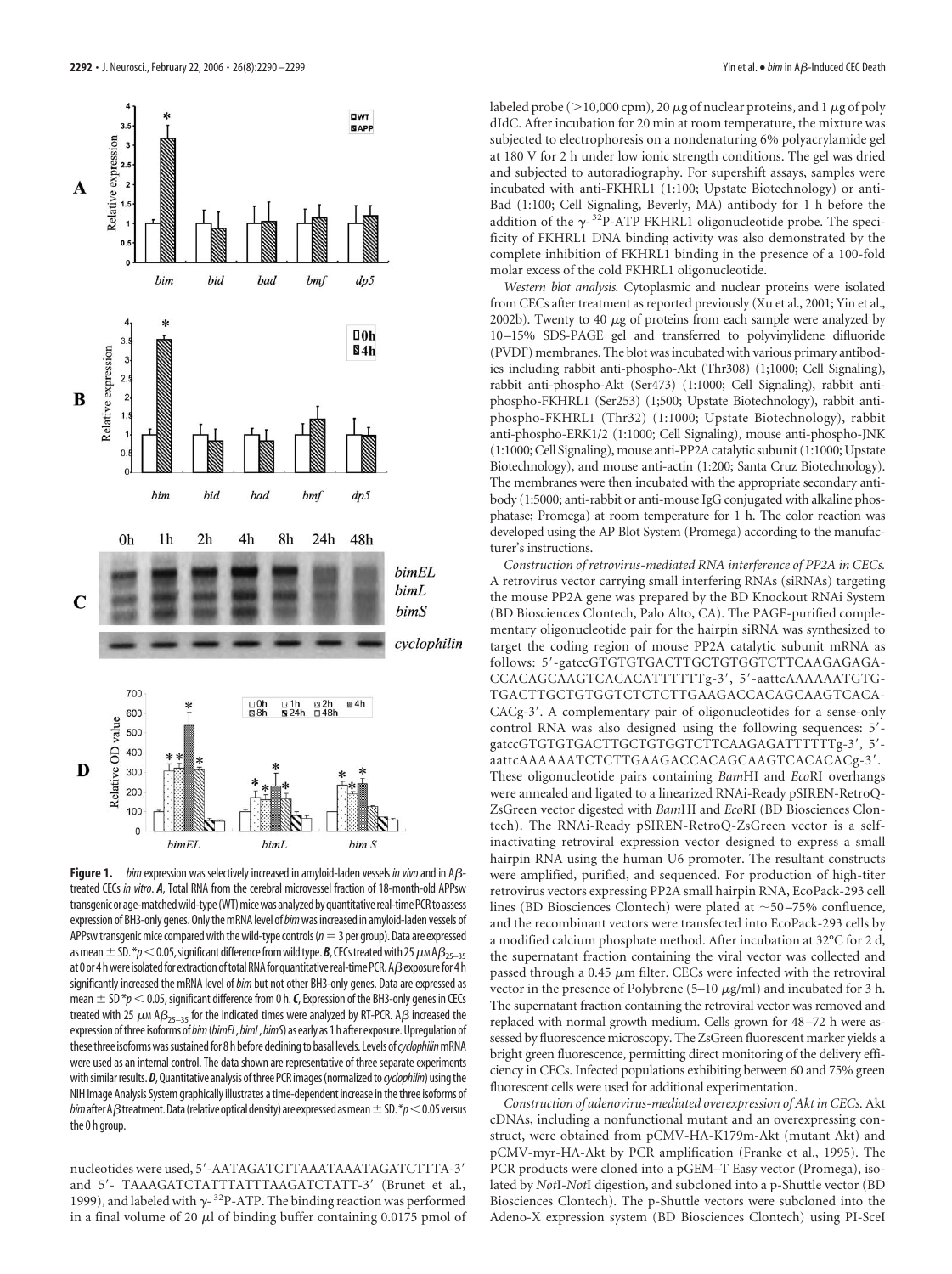

**Figure 2.** A  $\beta$  dephosphorylated Akt resulting in an increase in FKHRL1 DNA binding activity. A, B, CECs treated with 25  $\mu$ M  $AG_{25-35}$  for the indicated times were analyzed by immunoblotting using anti-p-Akt (Thr308 and Ser473) and anti-p-FKHRL1 (Thr32 and Ser253) antibodies. A decrease in p-Akt and p-FKHRL1 levels was evident at both sites within 1 h and persisted for at least 48 h after exposure. C, D, EMSA demonstrated a time-dependent increase in FKHRL1 binding activity after A $\beta_{25-35}$  treatment in CECs, increasing 1 h after exposure and returning to the basal level by 24 h. Note the low basal level of FKHRL1 binding activity in cultures unexposed to  $AB_{25-35}$  (0 h). The specificity of FKHRL1 DNA binding activity was confirmed by the complete inhibition of FKHRL1 binding in the presence of a 100-fold molar excess of cold FKHRL1 oligonucleotide (SC) or in the absence of nuclear protein (FP). Suppression of FKHRL1 binding activity by an anti-FKHRL1 antibody, but not a nonspecific anti-Bad antibody (compare with the 2 h lane), alsosupports thespecificity of the FKHRL1 EMSA. The datashown in *A* and*C*are representative from three separate experiments with similar results. The relative optical density in Figure **B** and **D** is expressed as mean  $\pm$  SD. \*p < 0.05 versus the 0 h group.

and I-CeuI. The resultant Adeno-X-containing Akt and mutant Akt were transformed into *Escherichia coli* for amplification, purified, and analyzed by PCR. Recombinant Adeno-X viral DNAs were confirmed and amplified. The recombinant Adeno-X DNAs were linearized by digestion with *Pac*I for transfection. For production of high-titer adenoviral vector expressing Akt,  $10 \mu$ g of recombinant Adeno-X DNA vector was transfected into HEK 293 cells. The adenoviral vector was collected from the cells 10 –14 d after transfection and amplified for another 10 –14 d to generate high-titer stocks. To concentrate adenovirus, we used a BD Adeno-X virus purification kit (BD Biosciences Clontech), and titers were determined with Adeno-X rapid titer kits (BD Biosciences Clontech). Normally, we obtained titers in the range of  $10^{10}$  to  $10^{12}$  ifu/ml. CECs were infected with the adenoviral vectors at a titer of  $10^{10}$  ifu/ml for 48 h, and the culture medium was changed. Infected populations exhibiting between 85 and 95% green fluorescent cells were used for additional experimentation.

*Coimmunoprecipitation.* Coimmunoprecipitation was conducted as described previously (Yin et al., 2002b). A $\beta$ -treated CECs were homogenized in a lysis buffer (1% Triton X-100, 150 mm NaCl, 10 mm Tris, pH 7.4, 1 mM EDTA, 1 mM EGTA, pH 8.0, 0.2 mM sodium ortho-vanadate, 0.5% NP-40, 0.2 mm PMSF, 4  $\mu$ g/ml pepstatin, 4  $\mu$ g/ml leupeptin, and 5  $\mu$ g/ml aprotinin), and the supernatant was incubated with a rabbit anti-Akt antibody  $(2 \mu g/ml;$  Cell Signaling) as described above. Protein G-Sepharose 4 fast flow (Amersham Biosciences, Uppsala, Sweden) was added to the antigen–antibody mixture and incubated with gentle agitation for 1–2 h. The immunoprecipitate was washed with the same lysis buffer, resuspended in  $6\times$  SDS loading buffer, separated in a SDS-PAGE gel, transferred to the PVDF membrane, and analyzed by Western blotting with a goat anti-PP2A-A $\alpha$ , goat anti-PP2A-B $\alpha/\beta/\gamma$ , goat anti-PP2A-B56α, or goat anti-PP2A-Cα/β antibody (1:200; Santa Cruz Biotechnology).

*Assessment of CEC death.*CEC survival or death was assessed by the 3-(4,5-dimethylthiazol-2-yl)- 2,5-diphenyl-tetrazolium bromide (MTT) and lactate dehydrogenase (LDH) assays as described previously (Yin et al., 2002b)

*Quantitative and statistical analysis.* Quantitative analysis of selected bands in Western blots, PCR images, and EMSA gels was performed using the NIH Image Analysis System.

Quantitative data were expressed as mean  $\pm$ SD based on at least three separate experiments of triplicate samples. Differences among groups were statistically analyzed by one-way ANOVA, followed by Bonferroni's *post hoc t* test. Comparison between two experimental groups was based on the two-tailed *t* test.  $p < 0.05$  was considered significant.

#### **Results**

#### *bim* **mRNA expression was upregulated in amyloid-laden vessels** *in vivo* **and in A-treated CECs** *in vitro*

In a previous study, we have shown that  $A\beta$  induced Bim expression, leading to Smac release from mitochondria into cytosol to bind XIAP, a member of the IAP (inhibitor of apoptosis protein) family. This series of events resulted in CEC apoptosis (Yin et al., 2002b). Bim belongs to the BH3-only subgroup of the Bcl-2 family of apoptosis regulators (Kelekar and Thompson, 1998; Huang and Strasser, 2000). To examine the potential role of BH3-only regulators in cerebrovascular degeneration in CAA, we measured the mRNA from various BH3-only genes including *bim*, *bid*, *bad*, *bmf*, and *dp5* in ce-

rebral microvessels isolated from APPsw (Tg2576) mice at age 18 months when CAA is fully manifested (Fryer et al., 2003; Lee et al., 2003). Compared with age-matched wild-type controls, *bim* mRNA was selectively elevated based on real-time PCR (Fig. 1*A*), suggesting that the induction of *bim* may play an important role in cerebrovascular degeneration in this animal model of CAA. We also examined the expression of BH3-only genes in CECs treated with  $\overrightarrow{AB}$  for 4 h. *bim* mRNA was also selectively induced (Fig. 1*B*). A time course study revealed that  $\mathbf{A}\boldsymbol{\beta}$  rapidly induced all three isoforms of *bim* (*bimEL*, *bimL*, *bimS*) in CECs, as early as 1 h after exposure; this induction was transient, because very low levels of the *bim* isoforms were detected beyond 24 h (Fig. 1*C*,*D*).

#### **A dephosphorylated Akt and increased FKHRL1 binding activity**

FKHRL1, a member of the forkhead family of transcription factors (Burgering and Kops, 2002; Gilley et al., 2003), was recently shown to transactivate *bim* in apoptotic lymphocytes in response to cytokine withdrawal (Dijkers et al., 2000). Furthermore, overexpression of a constitutively active mutant of FKHRL1 was sufficient to increase *bim* expression in B-cells (Dijkers et al., 2000). The action of forkhead family members is negatively regulated by the phosphorylation of the serine and threonine residues. FKHRL1 has been identified as a principal substrate of Akt in neurons (Brunet et al., 1999; Zheng et al., 2000). Therefore, we first examined the phosphorylation status of Akt and FKHRL1 in mouse CECs after  $A\beta$  treatment using immunoblotting with phospho-site-specific antibodies. Exposure of CECs to  $\overrightarrow{AB}$  (25)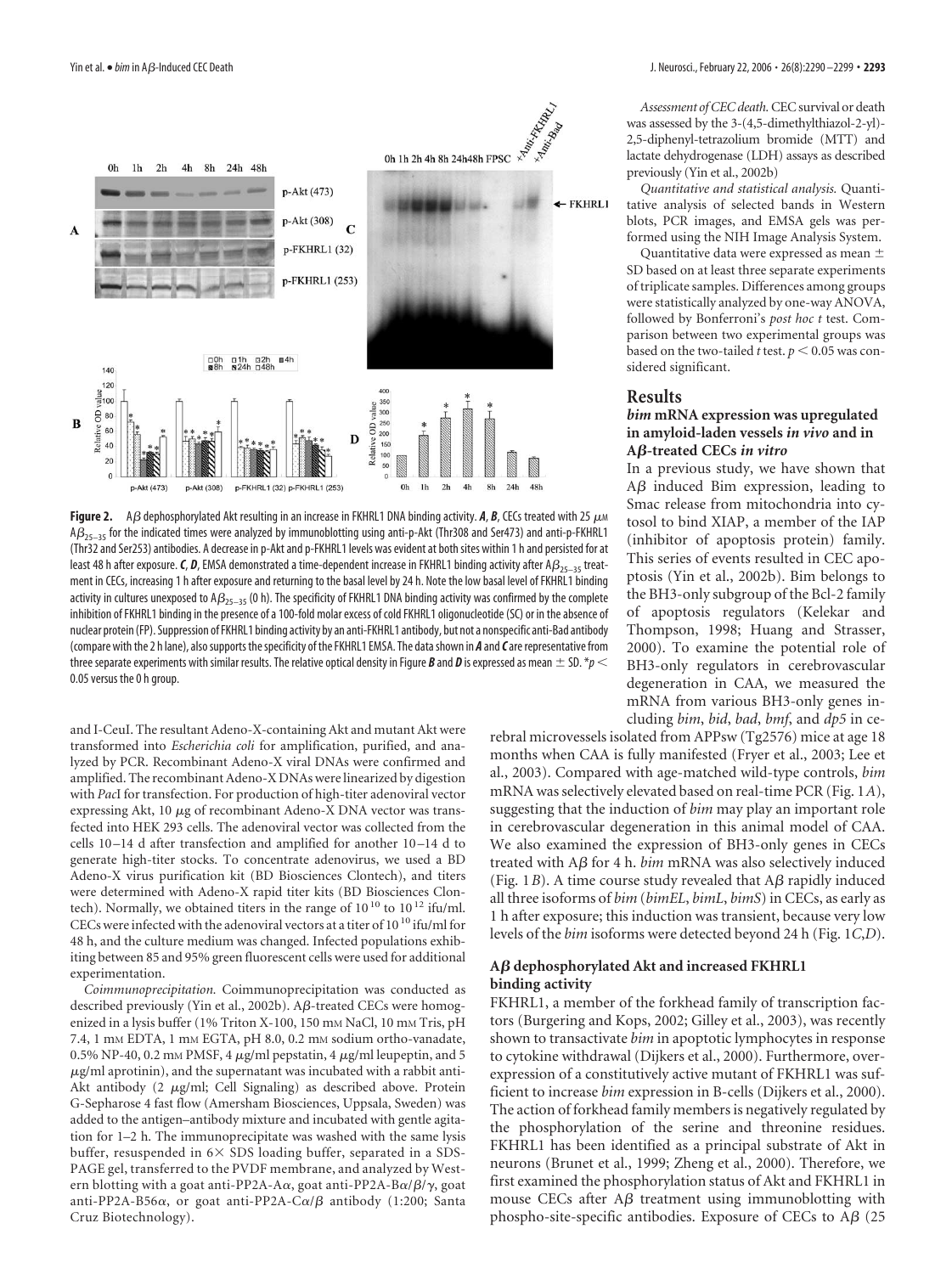$\mu$ M) resulted in a substantial decrease in the levels of phospho-Akt at both Ser 473 and Thr 308, as early as 1 h after treatment, and persisted throughout the 48 h period of exposure (Fig. 2*A*). In parallel with this decreased phosphorylation of Akt, a marked decline in phospho-FKHRL1 levels on Ser 253 and Thr32 in the cytoplasmic fraction was observed (Fig. 2*A*,*B*), suggesting that  $\Delta\beta$  exposure resulted in a net dephosphorylation of Akt and the subsequent reduction in FKHRL1 phosphorylation.

Phosphorylation of FKHRL1 by Akt leads to its sequestration by the 14-3-3 protein, preventing its translocation into the nucleus to act as a pro-apoptotic transcription factor (Brunet et al., 1999). We next examined whether FKHRL1 dephosphorylation enhanced its specific binding to the cognate sequences in the promoter region of *bim* in Aß-treated CECs using EMSA. As illustrated in Figure 2,  $C$  and  $D$ ,  $A\beta$  treatment increased FKHRL1 DNA binding activity in a time-dependent manner, starting as early as 1 h and persisting for at least 8 h after  $\overline{AB}$  exposure. A low basal level of FKHRL1 binding activity was noted in CECs without  $A\beta$  treatment. Preincubation of the nuclear extract with anti-FKHRL1 antibody, but not anti-Bad antibody, reduced FKHRL1 DNA binding activity (Fig. 2*C*). The addition of excess unlabeled FKHRL1 oligonucleotides abolished the observed DNA–protein complex. These results demonstrated the specificity of FKHRL1 DNA binding activity in the present study.

### **Viral vector-mediated gene transfer to overexpress Akt attenuated A-induced dephosphorylation of FKHRL1 and** *bim* **induction**

To assess the direct role of Akt in the regulation of FKHRL1 activity and *bim* expression in CECs, we infected cells with an adenoviral vector to overexpress Akt in an attempt to increase phospho-Akt levels in CECs. CECs exhibited an infection efficiency of 70 –80%, and no significant cell death or proliferation was observed in control cultures (data not shown).

As shown in Figure 3, *A* and *B*, adenovirus-mediated gene transfer overexpressing Akt reduced  $\overline{AB}$ -induced FKHRL1 binding activity and subsequent expression of *bim* mRNA, whereas a nonfunctional mutant (Aktm) had no effect. Results from these experiments support the causal role of Akt in regulating  $A\beta$ induced FKHRL1 transactivation of *bim* expression.

### **A increased protein phosphatase activity in cultured CECs via nSMase activation and ceramide synthesis**

The regulation of phosphorylated protein is balanced by the activity of kinases and phosphatases.  $A\beta$  dephosphorylation of Akt and FKHRL1 raises the possibility that phosphatases may be activated in  $A\beta$ -induced CEC apoptosis. In light of our previous finding that  $A\beta$  promoted the generation of ceramide via nSMase activation (Lee et al., 2004; Yang et al., 2004), we examined the activities of two protein phosphatases, PP1 and PP2A, known to be activated by ceramide (Dobrowsky and Hannun, 1993; Dobrowsky et al., 1993; Law and Rossie, 1995; Chalfant et al., 1999). These two serine phosphatases regulate the activities of several major protein kinase signaling pathways in a variety of cell systems, including the phosphatidylinositol 3'-kinase/Akt signaling pathway (Millward et al., 1999; Silverstein et al., 2002). CECs treated with both  $A\beta_{25-35}$  (Fig. 4*A*) and  $A\beta_{1-40}$  (Fig. 4*B*) significantly increased PP2A activity as early as 1 h after exposure and persisted for 24 h.  $\mathbf{A}\boldsymbol{\beta}$  peptides also induced a modest but nonsignificant increase in PP1 activity in a similar manner (Fig. 4*A*,*B*). We further examined the effect of the ceramide analog C2 ceramide on the activities of PP2A and PP1 in CECs. Similar to



**Figure 3.** Adenoviral gene transfer overexpressing Akt reduced  $\overline{AB}$  activation of FKHRL1 and subsequent*bim*transactivation. *A*, Adenoviral genetransferto overexpress Akt in CECs reduced FKHRL1 binding activity, whereas an inactive mutant ( $\text{Akt}_{\text{m}}$ ) had no effect. **B**, Adeno-Aktinfected CECs showed a decrease in A<sub>B</sub>-induced upregulation of the three isoforms of *bim*. Adeno-Akt<sub>m</sub>-infected CECs had approximately the same level of FKHRL1 binding activity as the noninfectced cells. Quantitative analysis of threesets of data isshown in the bottom panel in *A* and **B**, respectively, with mean  $\pm$  SD. \*p < 0.05 versus the A $\beta$  or A $\beta$ /Adeno-Akt<sub>m</sub> group.

 $A\beta$  treatment, 25  $\mu$ M C2 ceramide increased PP2A activity as early as 0.5 h after exposure but had little effect on PP1 (Fig. 4*C*).

To determine whether  $A\beta$ -induced activation of PP2A was mediated via nSMase, we blocked the activity of this ceramidesynthesizing enzyme using a selective nSMase inhibitor, 3-OMe-SM. 3-OMe-SM has been shown previously to block  $A\beta$  activation of nSMase and  $A\beta$  stimulation of ceramide synthesis (Lee et al., 2004; Yang et al., 2004). 3-OMe-SM blocked A $\beta$ -induced increase in PP2A activity (Fig.  $4D$ ), suggesting that  $A\beta$  activation of nSMase is causally related to ceramide generation and PP2A activation.

To further explore the potential involvement of CAPPs in cerebrovascular degeneration in CAA, we measured protein phosphatase activity in cerebral microvessels isolated from 18 month-old APPsw mice. PP2A, but not PP1, activity was significantly increased compared with age-matched wild-type animals (Fig. 4*E*), implying that the induction of PP2A may also play a regulatory role in cerebrovascular degeneration in CAA.

# **PP2A, but not PP1, dephosphorylated Akt, resulting in subsequent** *bim* **induction and CEC death**

To determine whether PP2A regulates Akt activity after  $A\beta$  treatment in CECs, we blocked PP2A activity applying both pharmacological and genetic strategies. OA is a selective inhibitor of PP2A at low concentrations (0.1-10 nm) but inhibits PP1 at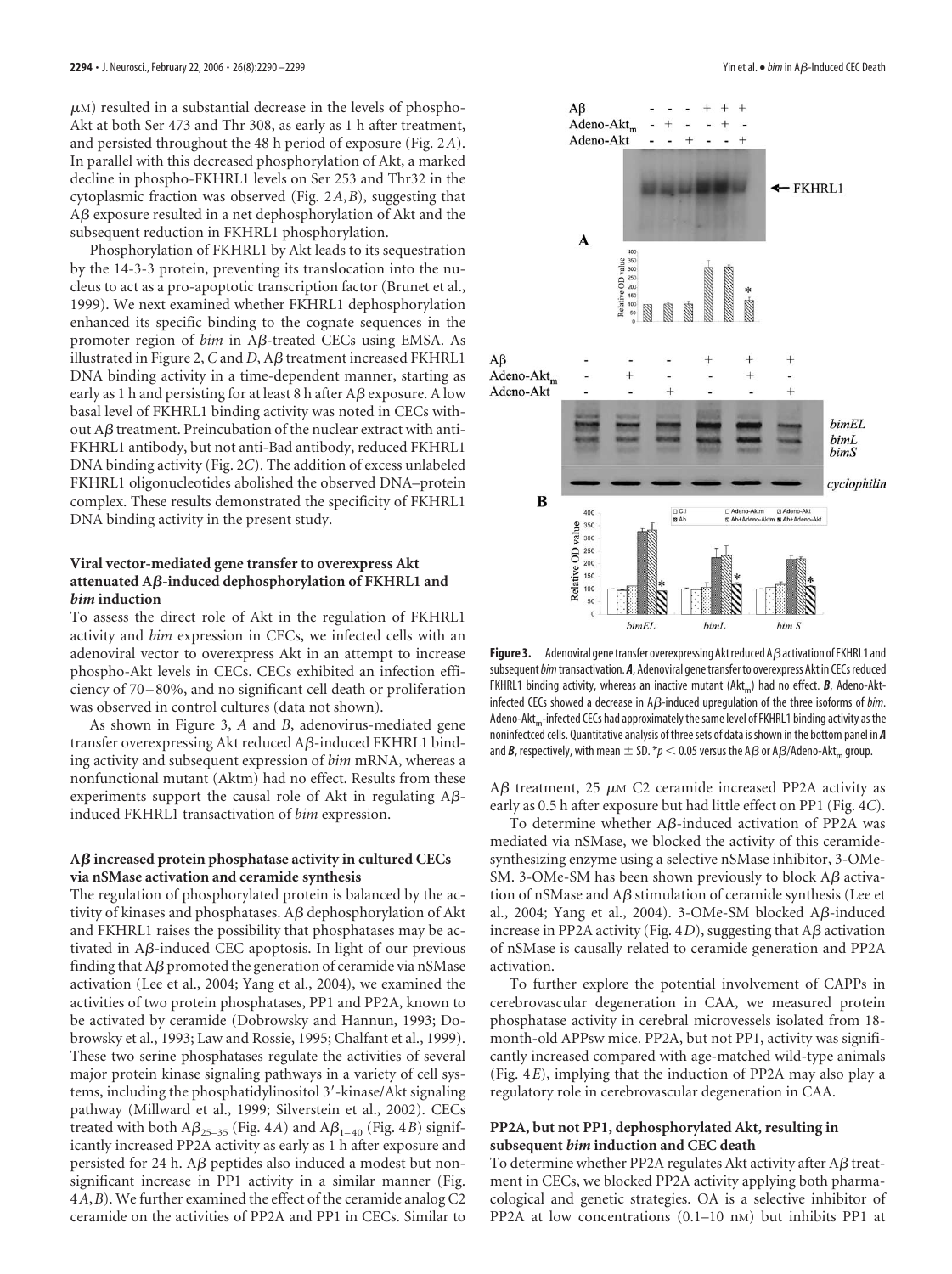

**Figure 4.** A  $\beta$  increased PP2A activity via nSMase activation and ceramide generation. **A**, **B**, CECs were treated with 25  $\mu$ M  $AB_{25-35}$  (A) or  $AB_{1-40}$  (B) for the indicated times, and PP2A activity was determined. A $\beta$  peptides increased PP2A activity in CECs in a time-dependent manner.  $C$ , C2 ceramide treatment at a concentration of 25  $\mu$  also increased PP2A activity in a similar manner. A–C, However, A $\beta$  and C2 ceramide increased PP1 activity to a much lesser extent. *D*, Pretreatment with 3-OMe-SM, a specific nSMase inhibitor at a concentration of 1  $\mu$ m, for 2 h before 25  $\mu$ m A $\beta_{25-35}$  exposure for 4 h prevented A $\beta$  activation of PP2A.*E*, Total proteins from the cerebral microvessel in 18-month-old APPsw transgenic or age-matched wild-type (WT) mice were analyzed to assess protein phosphatase activity. PP2A but not PP1 activity was increased in amyloid-laden vessels of APPsw transgenic mice in compared with the wild-type controls ( $n = 3$  per group). The data shown are mean  $\pm$  SD of three separate experiments in triplicate.  $*_p$  < 0.05, significant difference from the 0 h ( $A$ –C), A $\beta$ -treated (D), or WT (E) group.

much higher concentrations (Cohen, 1989; Cohen and Cohen, 1989; Dobrowsky and Hannun, 1992). Treatment with OA at the concentration of 0.1–100 nm resulted in a dose-dependent increase in the levels of phospho-Akt at both Ser 473 and Thr 308 in CECs after  $A\beta$  exposure as demonstrated by Western blot analysis (Fig. 5*A*). In parallel with this increase, a marked increase in phospho-FKHRL1 level was observed (Fig. 5*A*). This OAinduced increase in phospho-Akt/FKHRL1 level was associated with a dose-dependent inhibition of  $A\beta$ -induced activation of *bim* mRNA expression (Fig. 5*B*) and in turn resulted in an attenuation of Aß-induced CEC death (Fig. 5C). Because OA at higher doses ( $\geq$ 100 nM) may have inhibitory effects on both PP2A and PP1, we used PA, a selective inhibitor of PP1 (Kishikawa et al., 1999), to confirm that PP2A was the pivotal regulator of *bim* mRNA expression. Treatment with PA at two doses (100 and 500 nM) resulted in no change in the levels of phospho-Akt and phospho-FKHRL1, as assessed by immunoblotting (Fig. 5*D*). This is in contrast to the findings with OA, a selective inhibitor of PP2A, at low concentrations (Fig. 5*A*). Furthermore, PA treatment did not have any effect on Aß-induced *bim* mRNA expression (Fig. 5*E*) and cell death in CECs (Fig. 5*F*).

In previous studies, we found that the JNK/AP1/Bim signaling pathway is activated in CECs after  $\overrightarrow{AB}$  exposure (Yin et al., 2002b). To determine whether the effect of PP2A was mediated via the mitogen-activated protein kinase (MAPK) pathways, we examined the effect of PP2A inhibition on the expression of extracellular signal-related kinase (ERK) and c-Jun N-terminal kinase (JNK), in CECs after  $\mathbf{A}\boldsymbol{\beta}$  exposure. OA had no effect on the levels of phospho-ERK and phospho-JNK after  $A\beta$  treatment (Fig. 5*A*). Furthermore, inhibition of PP1 with PA also had no effect on phospho-ERK or phospho-JNK in CECs treated with

 $A\beta$  (Fig. 5*D*). These results suggest that the effect of PP2A on Akt/FKHRL1/Bim cascade and subsequent CEC death is independent of the JNK/Bim signaling pathway.

To further confirm the involvement of PP2A in regulating  $A\beta$ -induced transactivation of *bim* mRNA, we used a retroviral system for delivery of siRNA into CECs. We generated retroviral vectors expressing hairpin siRNA of the PP2A catalytic unit (pS-PP2A) or the corresponding nonfunctional sense siRNA control (pS-PP2Ac). Successful delivery of both recombinant retroviral vectors into CECs was confirmed by fluorescence microscopy, which revealed abundant cytoplasmic staining of the virally expressed ZsGreen (Fig. 6*A*). CECs were infected with the retroviral vectors for 48 h before  $A\beta$  exposure. *PP2A* mRNA levels (Fig. 6*B*), protein expression (Fig. 6*C*), and activity (Fig. 6*D*) were significantly repressed by treatment with pS-PP2A for 48 h, whereas the nonfunctional sense siRNA control (pS-PP2Ac) had no effect (Fig. 6*B*–*D*). Retroviral siRNA vectors did not alter levels of *cyclophilin* mRNA and actin protein, suggesting specificity of the knock-down strategy. PP2A siRNA gene transfer effectively attenuated Aβ-induced Akt/FKHRL1 dephosphorylation (Fig. 6*E*), *bim* mRNA expression

(Fig. 6*F*), and subsequent CEC death (Fig. 6*G*,*H*), whereas pS-PP2Ac had none of these effects. These results provide further support for the contention that PP2A can actively regulate  $A\beta$ induced *bim* expression and CEC apoptosis via the Akt/FKHRL1 signaling pathway.

#### **A induced interaction between PP2A and Akt**

If PP2A directly dephosphorylates Akt, one might expect a physical interaction between these two enzymes after  $\mathbf{A}\mathbf{\beta}$  exposure. Indeed, a similar interaction was observed between PP2A and the stress-related kinase, JNK (Shanley et al., 2001). To test this hypothesis, lysates from CECs with and without  $A\beta$  treatment were immunoprecipitated with anti-Akt antibodies and examined for the presence of a structural (PP2A A $\alpha$ ) or regulatory (PP2A B $\alpha$ β $\gamma$ , B56 $\alpha$ , C $\alpha$ β) subunits of PP2A by immunoblotting. Levels of PP2A subunits were generally unchanged by  $\overrightarrow{AB}$  treatment (Fig. 7*A*,*B*). As illustrated in Figure 7, *C* and *D*, the structural subunit PP2A A $\alpha$  and the regulatory subunit PP2A C $\alpha\beta$  exhibited a specific interaction in the anti-Akt-immunoprecipitated product (Fig. 7*C*,*D*), suggesting that these 2 PP2A subunits had increased physical association with Akt after  $\overrightarrow{AB}$  exposure.

### **Discussion**

 $A\beta$  has been implicated in neuronal and vascular degeneration in patients with AD and CAA. Increasing evidence suggests that  $A\beta$ induces CEC death via apoptosis (Blanc et al., 1997; Suo et al., 1997; Xu et al., 2001; Yin et al., 2002b). We have reported that  $A\beta$ -induced CEC apoptosis was associated with the induction of Bim (Yin et al., 2002b). Bim is an apoptotic initiator belonging to the BH3-only proteins. In this study, we note that *bim* mRNA expression was selectively elevated in cerebral microvessels iso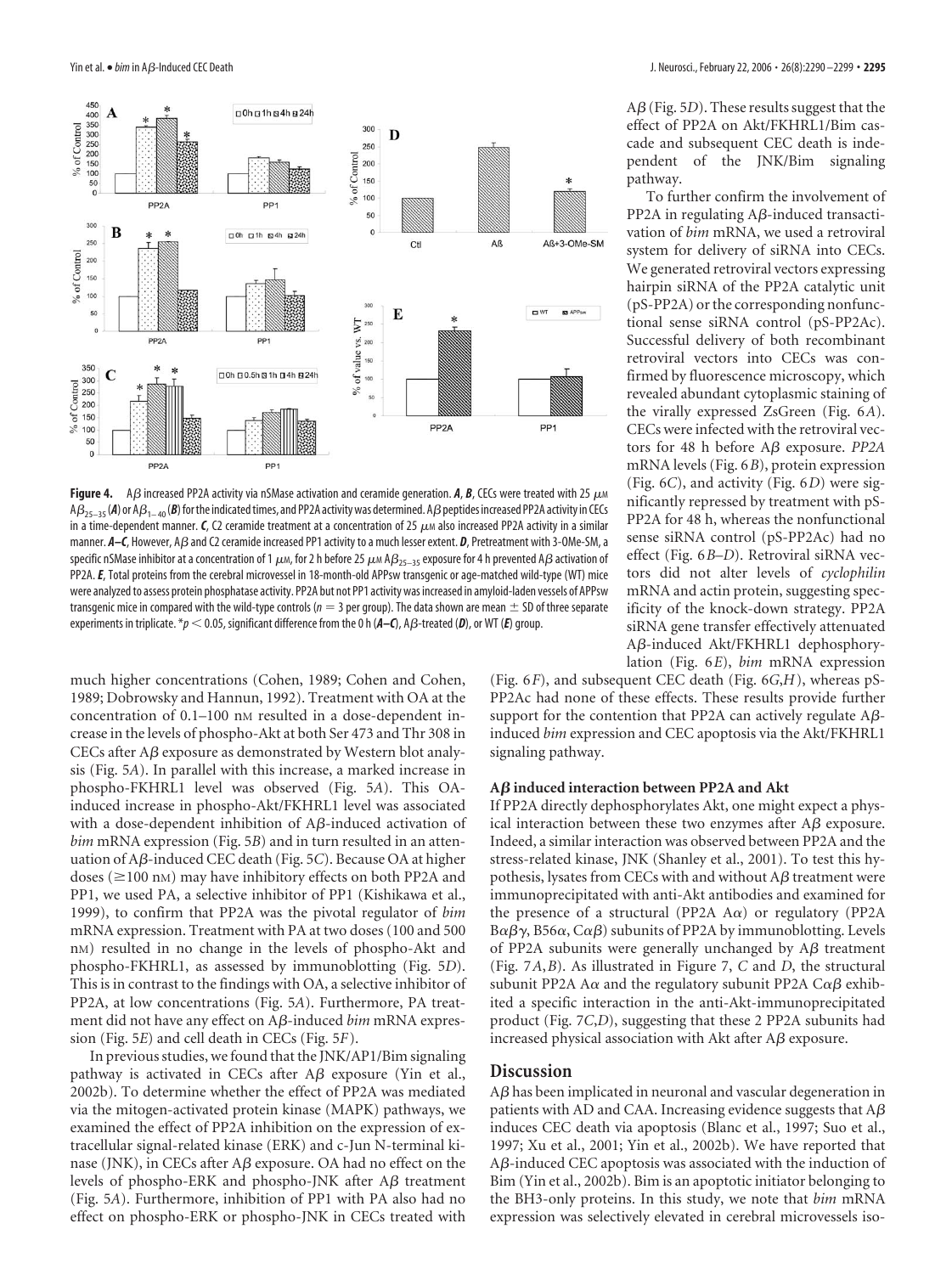lated from 18-month-old APPsw mutant transgenic mice with phenotypic presentation of CAA compared with the agematched wild-type animals. No increased expression of other genes in the BH3-only family (*bid*, *bad*, *bmf*, and *dp5*) was noted. APPsw mice develop age-dependent accumulation in parenchymal and vascular amyloid, reproducing many of the major pathological features of AD and CAA (Hsiao et al., 1996). At 18 months of age, APPsw mice demonstrate prominent amyloid accumulation surrounding cortical arterioles, and microvascular hemorrhage is evident throughout the cortex (Fryer et al., 2003; Lee et al., 2003), suggesting extensive cerebrovascular degeneration. Therefore, the selective induction of *bim* suggests that this apoptotic initiator of the BH3-only family may play a role in cerebrovascular degeneration. To investigate the regulatory mechanism of *bim* expression in CAA, we studied the effects of AB on mouse CECs. Paralleling the finding in amyloid-laden vessels in APPsw mice, selective *bim* induction was observed in CECs treated with  $A\beta$ ; all three isoforms of *bim* were induced in a time-dependent manner, peaking at 4 h.

FKHRL1, a member of the forkhead transcription factor family, transactivates *bim* expression after its dephosphorylation (Burgering and Kops, 2002; Gilley et al., 2003). In viable cells, forkhead protein activity is kept in phosphorylated and inactive state by the survival-promoting kinase Akt (Brunet et al., 1999; Tang et al., 1999). Dephosphorylation and the consequent inactivation of Akt by protein phosphatases releases pro-apoptotic proteins such as forkhead proteins from the phosphorylated and inactive state to initiate apoptotic processes (Ugi et al., 2004; Gao et al., 2005). A $\beta$  induction of *bim* expression was associated with the dephosphorylation of Akt (at Ser 473 and Thr 308). This was

accompanied by dephosphorylation and activation of FKHRL1, leading to an increase in DNA binding activity of FKHRL1. Consensus binding sites for FKHRL1 are present in the promoter region of *bim*. FKHRL1 activation (via dephosphorylation) has been shown to increase *bim* expression after cytokine withdrawal in lymphocytes (Dijkers et al., 2000) and IGF-I withdrawal in cerebellar granule neurons (Linseman et al., 2002). We also found that increasing Akt activity by viral gene transfer attenuated  $\overline{AB}$ -induced increase in FKHRL1 DNA binding activity and *bim* induction in CECs, suggesting that FKHRL1 activity is negatively regulated via phosphorylation by Akt. These results are consistent with previous reports that phosphorylation of FKHRL1 by Akt results in FKHRL1 sequestration in cytosol by 14-3-3 (Brunet et al., 1999; Tang et al., 1999). The phorphorylation state of any protein is the result of a net balance between kinase activity and phosphatase activity.

In a previous study, we have demonstrated that  $A\beta$  activated



**Figure 5.** PP2A inhibition reduced dephosphorylation of Akt and FKHRL1, subsequent induction of*bim*, and CEC death. CECs, treated with 25  $\mu$ M A $\beta_{25-35}$  in the presence or absence of OA, a PP2A inhibitor, or PA, a PP1 inhibitor, were fractionated and analyzed by immunoblotting with the indicated antibodies. A, OA decreased A<sub>/</sub>B-induced dephosphorylation of Akt and FKHRL1 in a dose-dependent manner. However, OA had no effect on dephosphorylation of ERK and JNK. **B**, OA also decreased subsequent induction of *bim*, including *bimEL and bimL* in CECs (determined by RT-PCR) after A $\beta$  exposure. *C*, Moreover, treatment with OA at a concentration of 1 nm effectively reduced CEC death (LDH assay) or increased CEC survival (MTT assay) after A $\beta$  exposure.  $D-F$ , In contrast to OA, PA, at concentrations up to 500 nm, did not affect the levels of p-Akt, p-FKHRL1, p-ERK, p-JNK (D), bim expression (*E*), or A-induced CEC death (*F*). The quantitative analysis of data with representative blots shown in *A*, *B*, *D*, and*E*is in the respective bottom panels. Data are expressed as mean  $\pm$  SD.  $*\!p$   $<$  0.05 versus the A $\beta$ -treated group.

nSMase to generate ceramide (Lee et al., 2004; Yang et al., 2004). Ceramide, a lipid mediator of apoptosis, mediates  $A\beta$ -induced CEC death (Yang et al., 2004). Here, we report that  $A\beta$  induced a rapid activation of the CAPP PP2A. Inhibition of PP2A with a selective PP2A inhibitor, OA, or PP2A gene knockdown by an RNA interference (RNAi) strategy attenuated  $\mathbf{A}\mathbf{\beta}$ -induced dephosphorylation of Akt and FKHRL1. Furthermore, PP2A inhibition prevented *bim* activation and subsequent CEC death induced by  $A\beta$ . PA, a specific inhibitor of PP1, did not alter the phosphorylation of Akt and FKHRL1, induction of *bim*, or cell death induced by  $A\beta$ . Collectively, these results demonstrate for the first time that PP2A, but not PP1, is selectively involved (at least in part) in the induction of *bim*-mediated apoptosis via the Akt/FKHRL1 pathway. We also found that inhibition of ceramide synthesis by a selective nSMase inhibitor (3-OMe-SM) prevented PP2A activation by  $A\beta$ . Thus, we have established the following pathway for A $\beta$ -induced CEC apoptosis: A $\beta \rightarrow$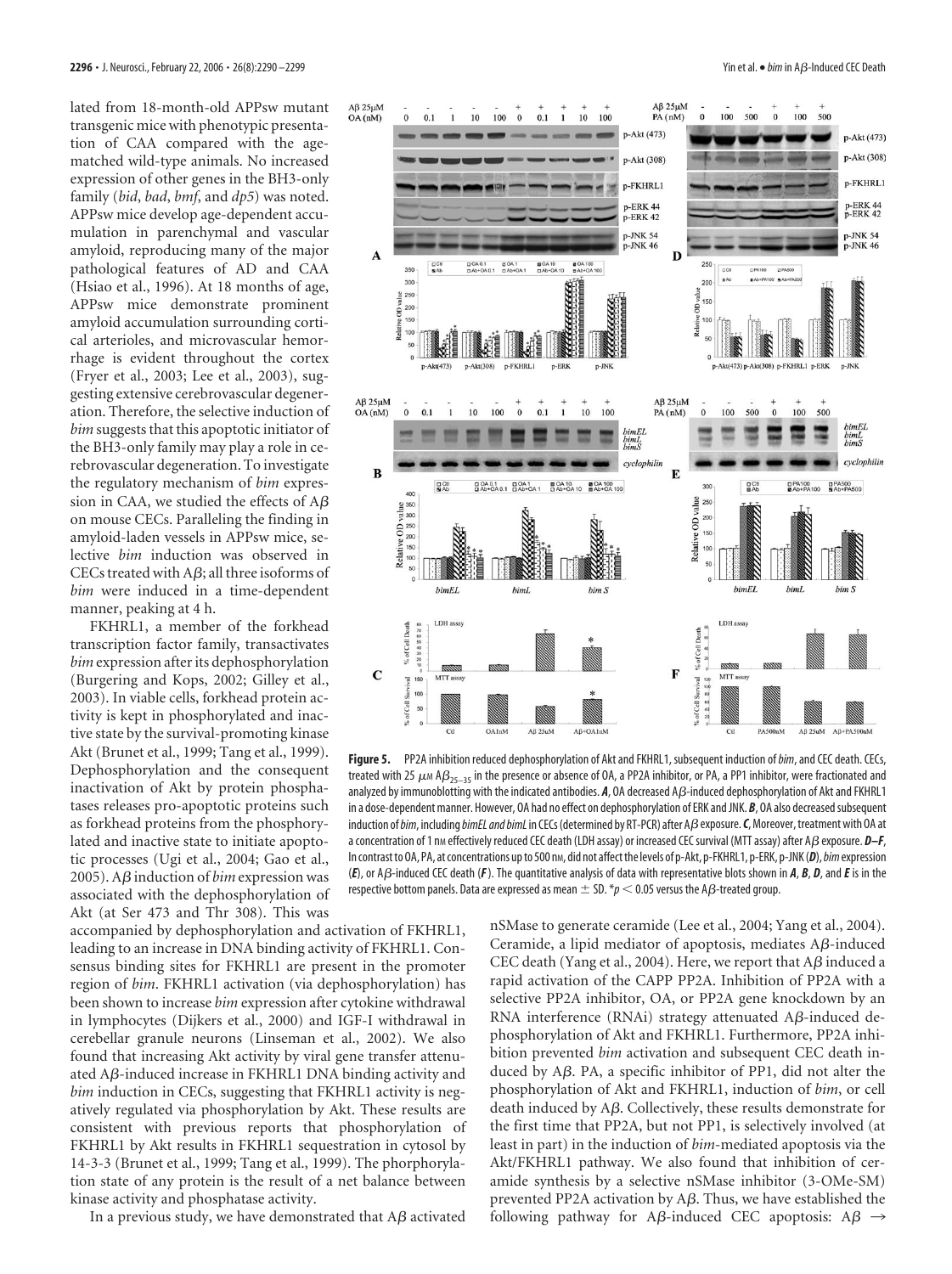

**Figure 6.** PP2A knockdown with siRNA reduced dephosphorylation of Akt and FKHRL1, upregulation of*bim*, and subsequent cell death. *A*, Effective gene transfer with retroviral vectors carrying PP2A siRNA (pS-PP2A) or sense siRNA control (pS-PP2Ac) was confirmed by ZsGreen fluorescence. Magnification, 200 $\times$ . **B**, Total RNA from CECs infected with retroviral vectors carrying PP2A siRNA (pS-PP2A) or sense siRNA control (pS-PP2Ac) was analyzed by RT-PCR 48 h after infection. PP2A siRNA reduced the mRNA level of PP2A. The sense siRNA control was without effects. Note that PP2A siRNA did not alter *cyclophilin* mRNA levels, suggesting the specificity of this knockdown strategy. *C*, *D*, Total protein from CECs infected with retroviral vectors carrying PP2A siRNA (pS-PP2A) orsensesiRNA control(pS-PP2Ac)was analyzed by immunoblotting(*C*) and PP2A activity assay(*D*) 48 h after infection. PP2A siRNA reduced the level of PP2A protein and PP2A activity. The sense siRNA control had no effect. *E*, CECs infected with retroviral vector containing PP2A siRNA (pS-PP2A) for 48 h before AB treatment were fractionated and analyzed by immunoblotting with the indicated antibodies. PP2A siRNA (pS-PP2A) effectively reduced dephosphorylation of Akt and FKHRL1 in CECs at 4 h after A $\beta$  treatment. The sense siRNA control (pS-PP2Ac) was without effects. F, PP2A knockdown also reduced *bim EL*, *bim L*, and  $b$ *im S* mRNA induction after A $\beta$  exposure. *G*, *H*, PP2A downregulation by RNAi also protected CECs from cell death after A $\beta$ exposure by LDH (*G*) and MTT (*H*) assays. Data shown in the top panels of *B*, *C*, *E*, and *F* are representative of three separate experiments with similar results. The quantitative analysis of data in *D*, *G*, and *H* and in the bottom panels of *B*, *C*, *E*, and*F* is expressed as mean  $\pm$  SD.  $^{*}\!p$   $<$  0.05, significant differences compared with the sense siRNA control group (*B–D*);  $^{*}\!p$   $<$  0.05 versus  $A\beta$  cotreatment with the sense siRNA control group.

 $nSMase \rightarrow$  ceramide  $\rightarrow$  PP2A activation  $\rightarrow$  Akt dephosphoryla- $\text{tion} \rightarrow \text{FKHRL1}$  dephosphorylation  $\rightarrow \text{bin}$  induction  $\rightarrow$  apoptotic cascade  $\rightarrow$  apoptosis.

Recent studies have suggested that PP2A may play a critical role in the regulation of the MAPK cascades by dephosphorylation of selective substrates, including ERKs and the JNKs. ERKs and JNKs may be activated by cellular stress or apoptotic signals (Millward et al., 1999; Shanley et al., 2001; Silverstein et al., 2002; Kins et al., 2003). We and other investigators have also reported that activation of the JNK signaling pathway may contribute to Bimmediated apoptosis in CECs *in vitro* (Yin et al., 2002b) and neuronal apoptosis after transient focal cerebral ischemia (Okuno et al., 2004). To determine whether MAPK signaling is actively associated with PP2A regulation of *bim*-mediated apoptosis in CECs after  $A\beta$  exposure, we examined the effects of PP2A inhibition on dephosphorylation of ERK and JNK. Treatment of CEC with a PP2A inhibitor (OA) or a PP1 inhibitor (PA) at different doses failed to lead to the alteration of phospho-ERK/JNK levels (Fig. 5*A*,*D*), implying that these pathways may not be involved in PP2A-modulated transactivation of *bim* in CECs. Additional studies are needed to determine the relative importance of PP2A-dependent and -independent mechanisms in Bim-mediated CEC death induced by  $A\beta$ .

In the present study, we found that PP2A activity was elevated in cultured CECs after  $A\beta$  exposure as well as in cerebral microvessels isolated from 18-monthold APPsw transgenic mice. PP2A, a serine/threonine phosphatase, is involved in a number of signaling pathways in mammalian cells (Mumby and Walter, 1993). It is a heterotrimer containing a catalytic subunit (C), a structural scaffolding subunit (A), and a regulatory subunit (B). The catalytic and structural subunits, forming the catalytic complex of the phosphatase, are evolutionary conserved (Stone et al., 1987; Hemmings et al., 1990; Mumby and Walter, 1993); only two closely related isoforms ( $\alpha$  and  $\beta$ ) of both subunits have been identified (A $\alpha$  and C $\alpha$ are the most abundant). However, there are four known families of diverse B-subunits (B, B', B", or B''' family) that vary in expression temporally and by tissue types (Ruediger et al., 1991; Mumby and Walter, 1993; McCright and Virshup, 1995; Csortos et al., 1996). Substrate specificity seems to be determined by the B-subunits (Cegielska et al., 1994). Moreover, there are multiple isoforms ( $\alpha$ ,  $\beta$ ,  $\gamma$ ,  $\delta$ , etc.) and splice variants for each family, allowing for a wide variety of possible PP2A holoenzymes. The B-subunits may

also target the PP2A catalytic complex to intracellular sites such as microtubules (Sontag et al., 1995) or the nucleus (McCright et al., 1996a,b). These features of the PP2A regulatory B-subunits suggest that it is the B-subunit that defines PP2A isoforms and their physiological roles. In this study, we found that mouse CECs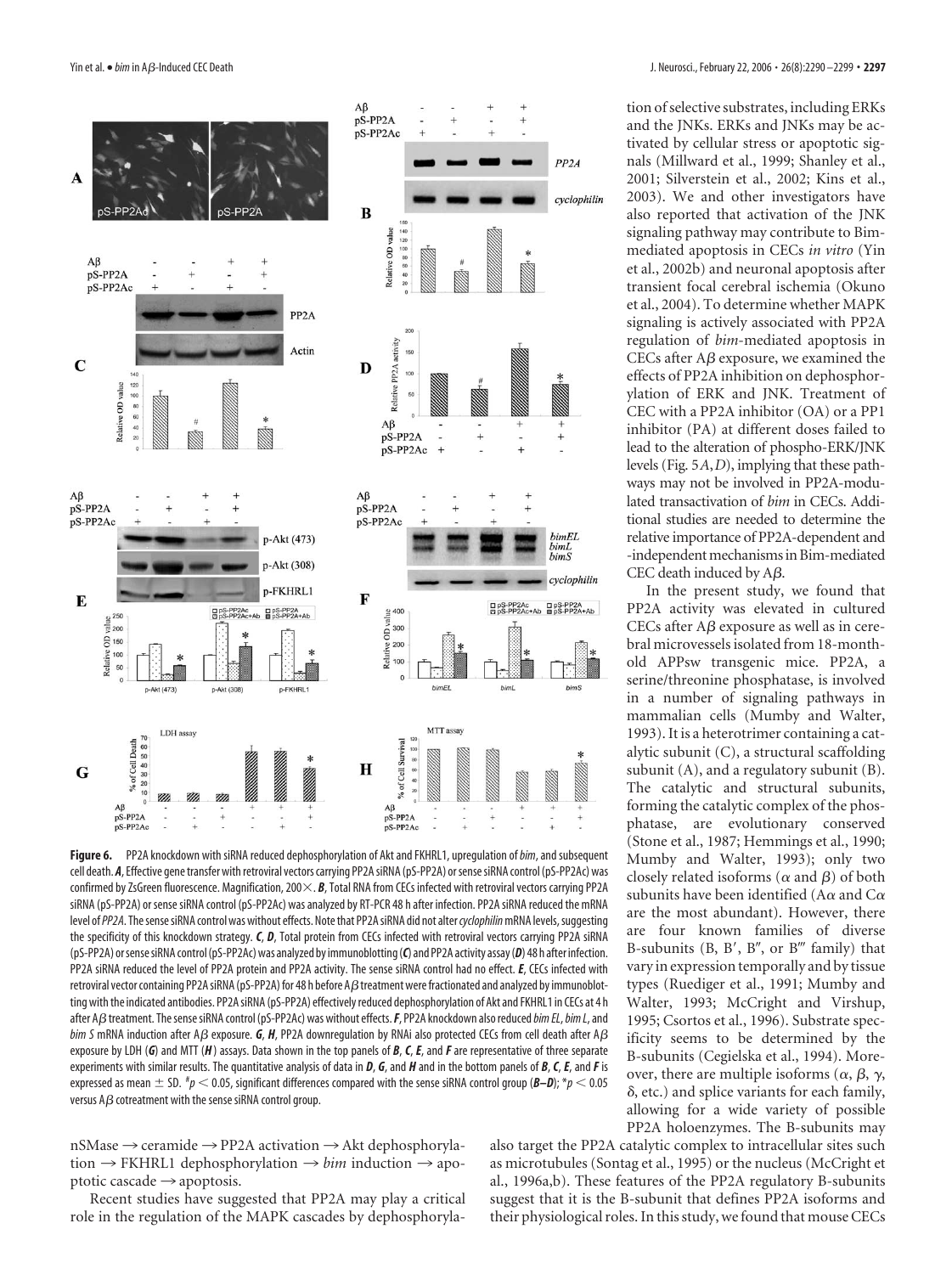express the structural subunit (PP2A  $A\alpha$ ) and many of the regulatory B-subunit families: PP2A B $\alpha\beta\gamma$  (B), B56 $\alpha$  (B'), C $\alpha\beta$  $(B'')$ . Protein levels of all of the subunits remained unchanged after  $A\beta$  treatment for up to 48 h. To determine which subunit might be involved in the regulation of Akt, we performed coimmunoprecipitation experiments with subunit-selective antibodies in CECs grown in the presence and absence of  $A\beta$ . The structural subunit PP2A A $\alpha$  coimmunoprecipitated with anti-Akt antibodies in CECs treated with  $A\beta$  but not in control cultures. Furthermore, regulatory subunits from the B  $(B\alpha\beta\gamma)$ , B' (B56 $\alpha$ ), and B" family (PP2A C $\alpha\beta$ ) coimmunoprecipitated with anti-Akt antibodies in  $\mathsf{A}\mathsf{B}\text{-treated}$  CECs. However, only the B" subunit showed an increase in coimmunoprecipitation after  $A\beta$  treatment, suggesting that this subunit is selectively involved in regulating Akt phosphorylation, subsequent *bim* induction, and apoptotic cell death resulting from  $A\beta$  toxicity.

In conclusion, the present study suggests a novel role for PP2A, a ceramideactivated protein phosphatase, in mediating  $A\beta$ -induced apoptosis in CECs. Our

data suggest that PP2A may mediate Aß-induced *bim* expression and subsequent apoptotic cascades via the Akt/FKHRL1 signaling pathway. That importance of *bim* upregulation by PP2A in cerebrovascular degeneration is suggested by increased PP2A activity and *bim* expression in microvascular preparations isolated from APPsw mice. The elucidation of the signaling events involved in  $A\beta$ -induced CEC death may be important for understanding molecular mechanisms of cerebrovascular degeneration to design effective strategies to attenuate the pathogenesis of CAA.

#### **References**

- Behl C, Davis JB, Lesley R, Schubert D (1994) Hydrogen peroxide mediates amyloid beta protein toxicity. Cell 77:817–827.
- Blanc EM, Toborek M, Mark RJ, Hennig B, Mattson MP (1997) Amyloid beta-peptide induces cell monolayer albumin permeability, impairs glucose transport, and induces apoptosis in vascular endothelial cells. J Neurochem 68:1870 –1881.
- Bouillet P, Zhang LC, Huang DC, Webb GC, Bottema CD, Shore P, Eyre HJ, Sutherland GR, Adams JM (2001) Gene structure alternative splicing, and chromosomal localization of pro-apoptotic Bcl-2 relative Bim. Mamm Genome 12:163–168.
- Brugg B, Michel PP, Agid Y, Ruberg M (1996) Ceramide induces apoptosis in cultured mesencephalic neurons. J Neurochem 66:733–739.
- Brunet A, Bonni A, Zigmond MJ, Lin MZ, Juo P, Hu LS, Anderson MJ, Arden KC, Blenis J, Greenberg ME (1999) Akt promotes cell survival by phosphorylating and inhibiting a Forkhead transcription factor. Cell 96:857–868.
- Burgering BM, Kops GJ (2002) Cell cycle and death control: long live Forkheads. Trends Biochem Sci 27:352–360.
- Cegielska A, Shaffer S, Derua R, Goris J, Virshup DM (1994) Different oligomeric forms of protein phosphatase 2A activate and inhibit simian virus 40 DNA replication. Mol Cell Biol 14:4616 –4623.
- Chalfant CE, Kishikawa K, Mumby MC, Kamibayashi C, Bielawska A, Hannun YA (1999) Long chain ceramides activate protein phosphatase-1 and protein phosphatase-2A. Activation is stereospecific and regulated by phosphatidic acid. J Biol Chem 274:20313–20317.
- Cohen P (1989) The structure and regulation of protein phosphatases. Annu Rev Biochem 58:453–508.



**Figure 7.** PP2A interacted with Akt after A $\beta$  exposure. A, B, Immunoblotting shows the presence of various PP2A subunits in CECs. Structural (PP2A A $\alpha$ ) and regulatory (PP2A B $\alpha\beta\gamma$ , B56 $\alpha$ , C $\alpha\beta$ ) subunits were immunoblotted in whole-cell lysates at the times indicated after A $\beta$  exposure. Little change in protein levels of these PP2A subunits was noted up to 48 h of A $\beta$  treatment. *C*, *D*, Selected PP2A subunits coimmunoprecipitated with Akt. Whole-cell lysates were immunoprecipitated (IP) with anti-Akt antibodies and probed with the indicated anti-PP2A subunit antibodies. Unstimulated cells (0 h) demonstrated a weak association between Akt and the four PP2A subunits. After AB exposure for 4 h, anti-Akt immunoprecipitate demonstrated increased density in the PP2A A $\alpha$  and PP2A C $\alpha\beta$  bands, suggesting that A $\beta$  increased the physical association between Akt and these two subunits of PP2A. Data shown in *A* and*C*are representative of three separate experiments. Quantitative analysis of the data are shown in *B* and *D* with data expressed as mean  $\pm$  SD. \* $p$  < 0.05 versus the 0 h group.

- Cohen P, Cohen PT (1989) Protein phosphatases come of age. J Biol Chem 264:21435–21438.
- Csortos C, Zolnierowicz S, Bako E, Durbin SD, DePaoli-Roach AA (1996) High complexity in the expression of the B' subunit of protein phosphatase 2A0. Evidence for the existence of at least seven novel isoforms. J Biol Chem 271:2578 –2588.
- Dijkers PF, Medema RH, Lammers JW, Koenderman L, Coffer PJ (2000) Expression of the pro-apoptotic Bcl-2 family member Bim is regulated by the forkhead transcription factor FKHR-L1. Curr Biol 10:1201–1204.
- Dobrowsky RT, Hannun YA (1992) Ceramide stimulates a cytosolic protein phosphatase. J Biol Chem 267:5048 –5051.
- Dobrowsky RT, Hannun YA (1993) Ceramide-activated protein phosphatase: partial purification and relationship to protein phosphatase 2A. Adv Lipid Res 25:91–104.
- Dobrowsky RT, Kamibayashi C, Mumby MC, Hannun YA (1993) Ceramide activates heterotrimeric protein phosphatase 2A. J Biol Chem 268:15523–15530.
- Franke TF, Yang SI, Chan TO, Datta K, Kazlauskas A, Morrison DK, Kaplan DR, Tsichlis PN (1995) The protein kinase encoded by the Akt protooncogene is a target of the PDGF-activated phosphatidylinositol 3-kinase. Cell 81:727–736.
- Fryer JD, Taylor JW, DeMattos RB, Bales KR, Paul SM, Parsadanian M, Holtzman DM (2003) Apolipoprotein E markedly facilitates agedependent cerebral amyloid angiopathy and spontaneous hemorrhage in amyloid precursor protein transgenic mice. J Neurosci 23:7889 –7896.
- Gao T, Furnari F, Newton AC (2005) PHLPP: a phosphatase that directly dephosphorylates Akt, promotes apoptosis, and suppresses tumor growth. Mol Cell 18:13–24.
- Gilley J, Coffer PJ, Ham J (2003) FOXO transcription factors directly activate bim gene expression and promote apoptosis in sympathetic neurons. J Cell Biol 162:613–622.
- Hemmings BA, Adams-Pearson C, Maurer F, Muller P, Goris J, Merlevede W, Hofsteenge J, Stone SR (1990) Alpha- and beta-forms of the 65-kDa subunit of protein phosphatase 2A have a similar 39 amino acid repeating structure. Biochemistry 29:3166 –3173.
- Hsiao K, Chapman P, Nilsen S, Eckman C, Harigaya Y, Younkin S, Yang F, Cole G (1996) Correlative memory deficits, Abeta elevation, and amyloid plaques in transgenic mice. Science 274:99 –102.
- Huang DC, Strasser A (2000) BH3-only proteins-essential initiators of apoptotic cell death. Cell 103:839 –842.